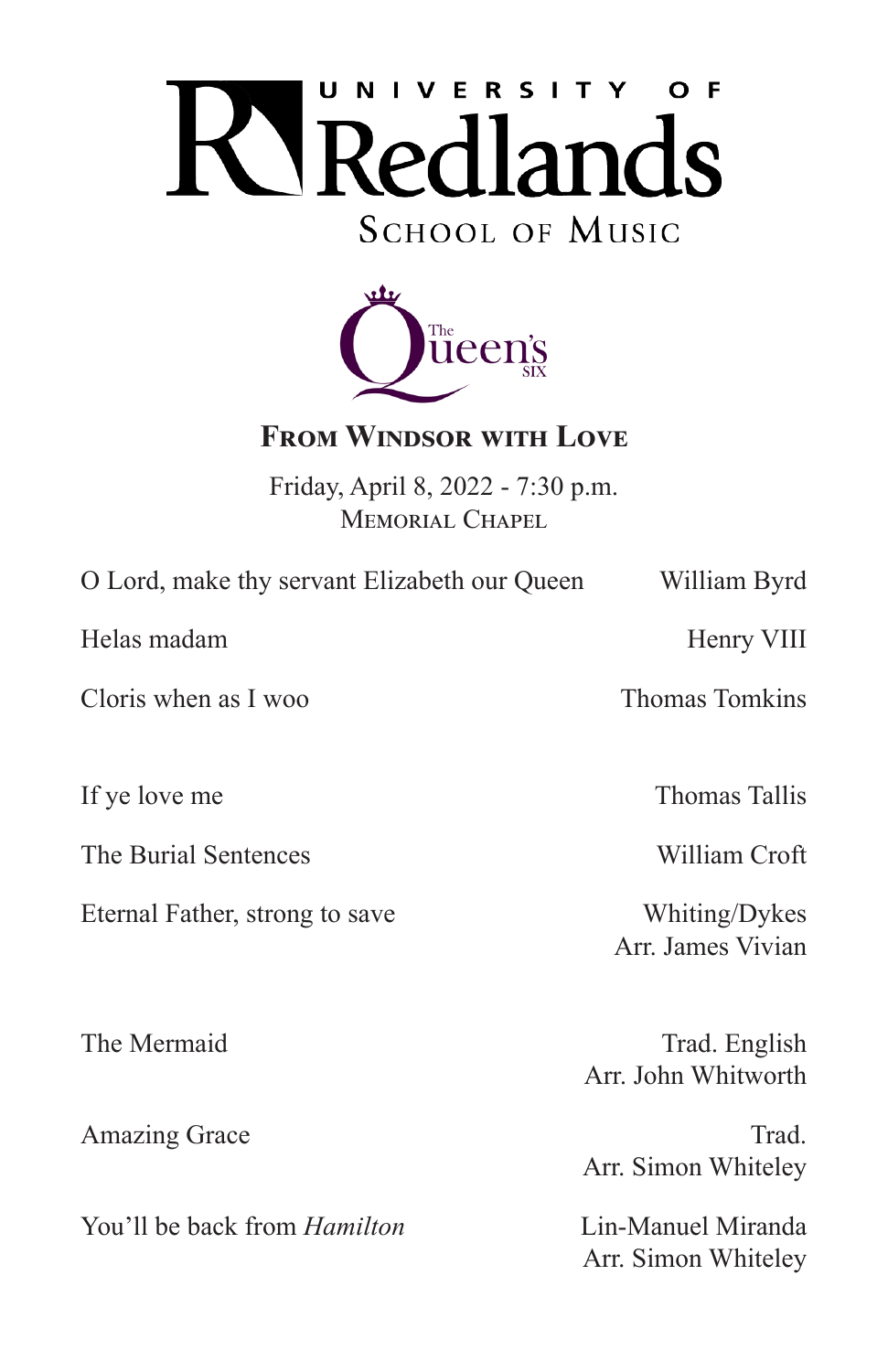#### **- Interval -**

Here, there and everywhere Lennon & McCartney

Heaven is a place on earth Nowels/Shipley

I'm gonna be (500 miles) Craig & Charles Reid

The Elements Tom Lehrer Arr. Simon Whiteley

The Masochism Tango Tom Lehrer Arr. Stephen Carleston

Arr. Stephen Carleston

Can't buy me love Lennon & McCartney Arr. Keith Abbs

Arr. Miguel Esteban

Right here waiting Richard Marx Arr. Simon Whiteley

Arr. Tom Lilburn

Stand by me Ben E. King Arr. Mark Delisser/Simon Whiteley

The Power of Love Lewis/Hayes/Colla Arr. Stephen Carleston

> *The Queen's Six appear by arrangement with Lisa Sapinkopf Artists, www.chambermuse.com*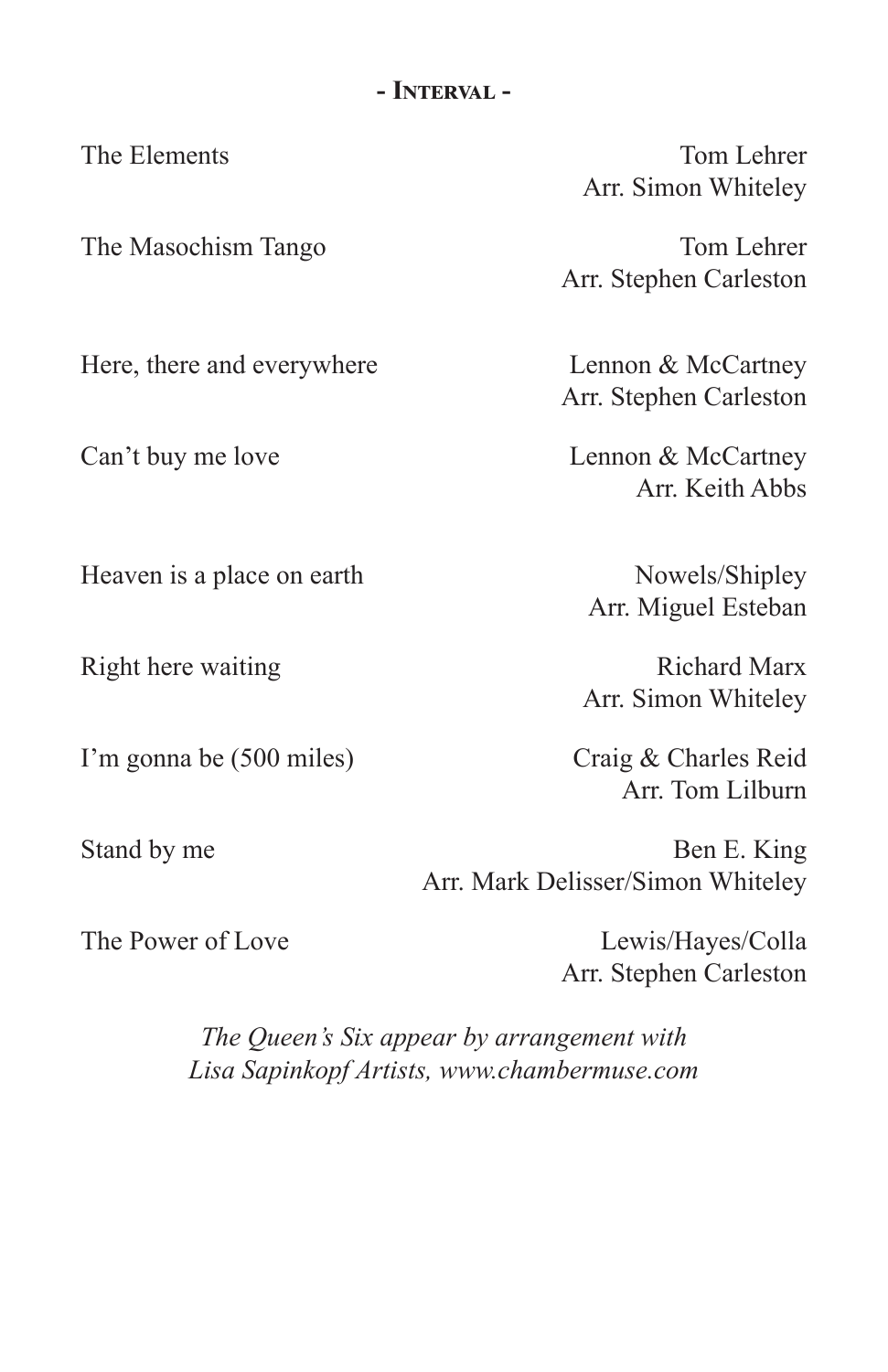### **University of Redlands School of Music Land Acknowledgement**

We are gathered on the land of the Serrano and Cahuilla peoples, and we acknowledge the important contributions of this community, their elders both past and present, as well as future generations. The University of Redlands School of Music is committed to continuing to learn about the land we inhabit, the people who have been displaced from this land, and building community with its original caretakers.

# **The Queen's Six**

**Alto:** Elisabeth Paul & Tom Lilburn

**Tenor:** Christian Crocker & Dominic Bland

### **Baritone/Bass:**

Andrew Thompson & Simon Whiteley

Based at Windsor Castle, members of The Queen's Six make up part of the Lay Clerks of St George's Chapel, whose homes lie within the Castle walls. This rare privilege demands the highest musical standards, as they sing regularly for the Royal family at both private and state occasions. In 2018 this included the wedding of Prince Harry and Meghan Markle, and in 2021, three members of the group sang at the funeral of HRH Prince Philip, The Duke of Edinburgh. Most significantly however, it is the familiarity of living and singing together in Chapel every day that lends this group its distinctive closeness and blend, as well as an irresistible informality and charm.

Individually, members of The Queen's Six have appeared in many of the most prestigious vocal ensembles on the circuit, including The Tallis Scholars, Tenebrae and The Sixteen. Their repertoire extends far beyond the reach of the choir stalls: from austere early chant, florid Renaissance polyphony, bawdy madrigals and haunting folk songs to upbeat jazz and pop arrangements.